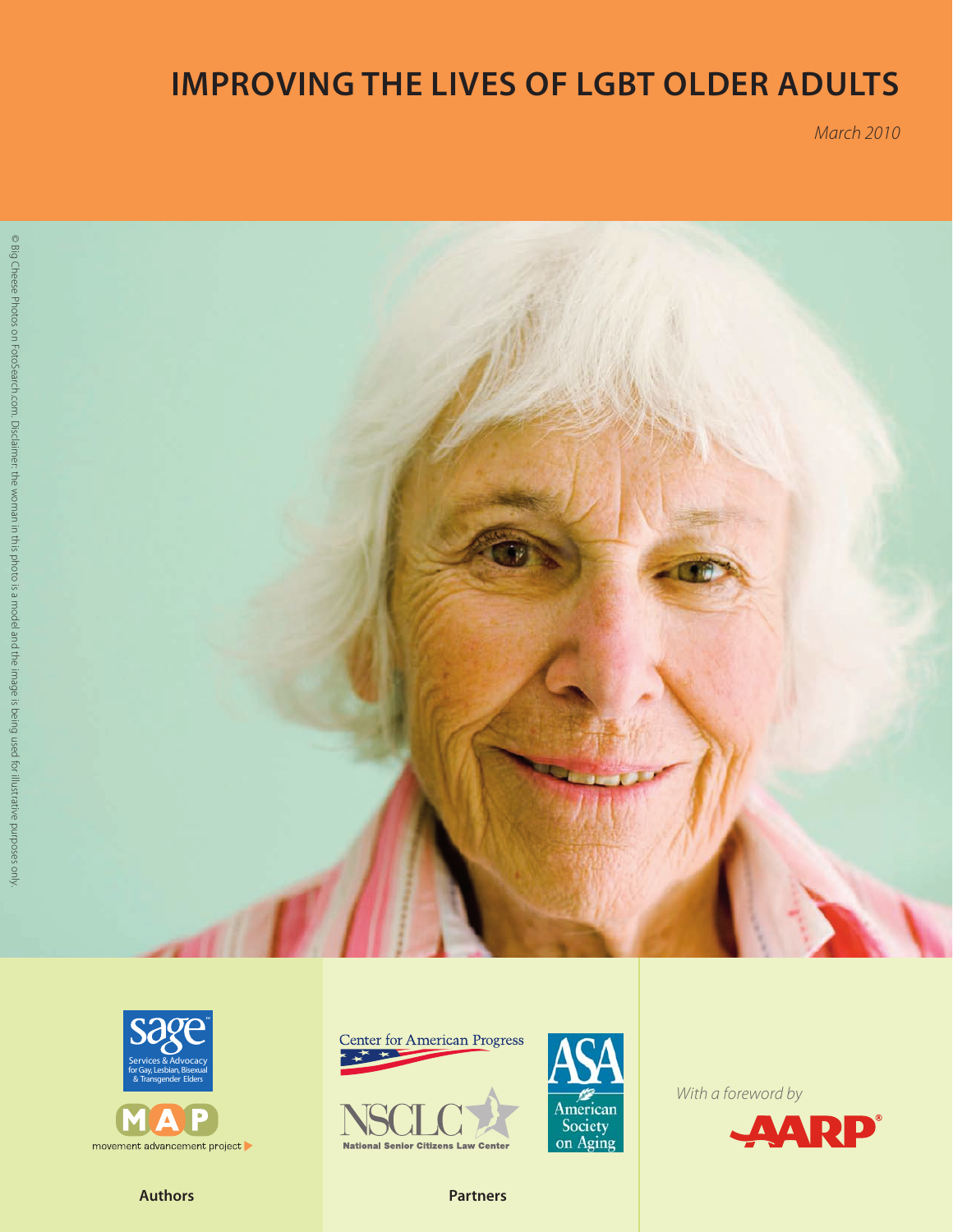## **This report was authored by:**

#### **LGBT Movement Advancement Project (MAP)**

The LGBT Movement Advancement Project is an independent intellectual resource for the LGBT movement. MAP's mission is to speed achievement of full social and political equality for LGBT people by providing strategic information, insights, and analyses that help increase and align resources for highest impact. For more information, go to www.lgbtmap.org.

#### **Services and Advocacy for Gay, Lesbian, Bisexual and Transgender Elders (SAGE)**

SAGE is the world's oldest and largest nonprofit agency dedicated to serving LGBT older people. Since its inception, SAGE has pioneered programs and services for the aging LGBT community, provided technical assistance and training to expand opportunities for LGBT older people across the country, and provided a national voice on LGBT aging issues. In 2005, SAGE became the first official LGBT delegate at a White House Conference on Aging. In 2010, SAGE was awarded a 3-year, \$900,000 grant from the U.S. Department of Health and Human Services and the Administration on Aging to create the nation's only national resource center on LGBT aging. For more information go to www.sageusa.org.

#### **This report was developed in partnership with:**

#### **American Society on Aging (ASA)**

The American Society on Aging is an association of diverse individuals bound by a common goal: to support the commitment and enhance the knowledge and skills of those who seek to improve the quality of life of older adults and their families. The membership of ASA is a multidisciplinary array of professionals who are concerned with the physical, emotional, social, economic and spiritual aspects of aging. ASA's 6000 members are researchers, practitioners, educators, business people and policymakers concerned with the physical, emotional, social, economic and spiritual aspects of aging. For more information go to www.asaging.org.

#### **Center for American Progress (CAP)**

The Center for American Progress is a think tank dedicated to improving the lives of Americans through ideas and action. CAP combines bold policy ideas with a modern communications platform to help shape the national debate. CAP is designed to provide long-term leadership and support to the progressive movement. CAP's policy experts cover a wide range of issue areas, and often work across disciplines to tackle complex, interrelated issues such as national security, energy, and climate change. For more information see www.americanprogress.org.

#### **National Senior Citizen's Law Center (NSCLC)**

The National Senior Citizens Law Center works to promote the independence and well-being of low-income elderly and disabled Americans, especially women, people of color, and other disadvantaged minorities. NSCLC believes in publicly-funded safety net programs, and works to preserve and strengthen Medicaid, Medicare, Social Security and Supplemental Security Income. To guarantee fair treatment, NSCLS works for greater access to federal courts for citizens and for better enforcement of consumers' legal rights in safety net programs. NSCLC works toward an America in which elderly people and people with disabilities can: live in dignity and safety, free of the worries and pain of poverty; afford health care to the end of their days; and contribute to their families and societies to the best of their abilities. For more information, see www.nsclc.org.

## **Contact Information**

**LGBT Movement Advancement Project (MAP)** 2215 Market Street Denver, CO 80205 720-274-3263 **www.lgbtmap.org**

#### **Services and Advocacy for Gay, Lesbian, Bisexual and Transgender Elders (SAGE)**

305 7th Avenue, 6th Floor New York, NY 10001 212-741-2247 **www.sageusa.org**

## **MAP thanks the following funders, without whom this report would not have been possible.**

Arcus Foundation David Bohnett Foundation David Dechman Gill Foundation Jim Hormel Johnson Family Foundation Amy Mandel and Katina Rodis Weston Milliken Kevin J. Mossier Foundation Mona Pittenger H. van Ameringen Foundation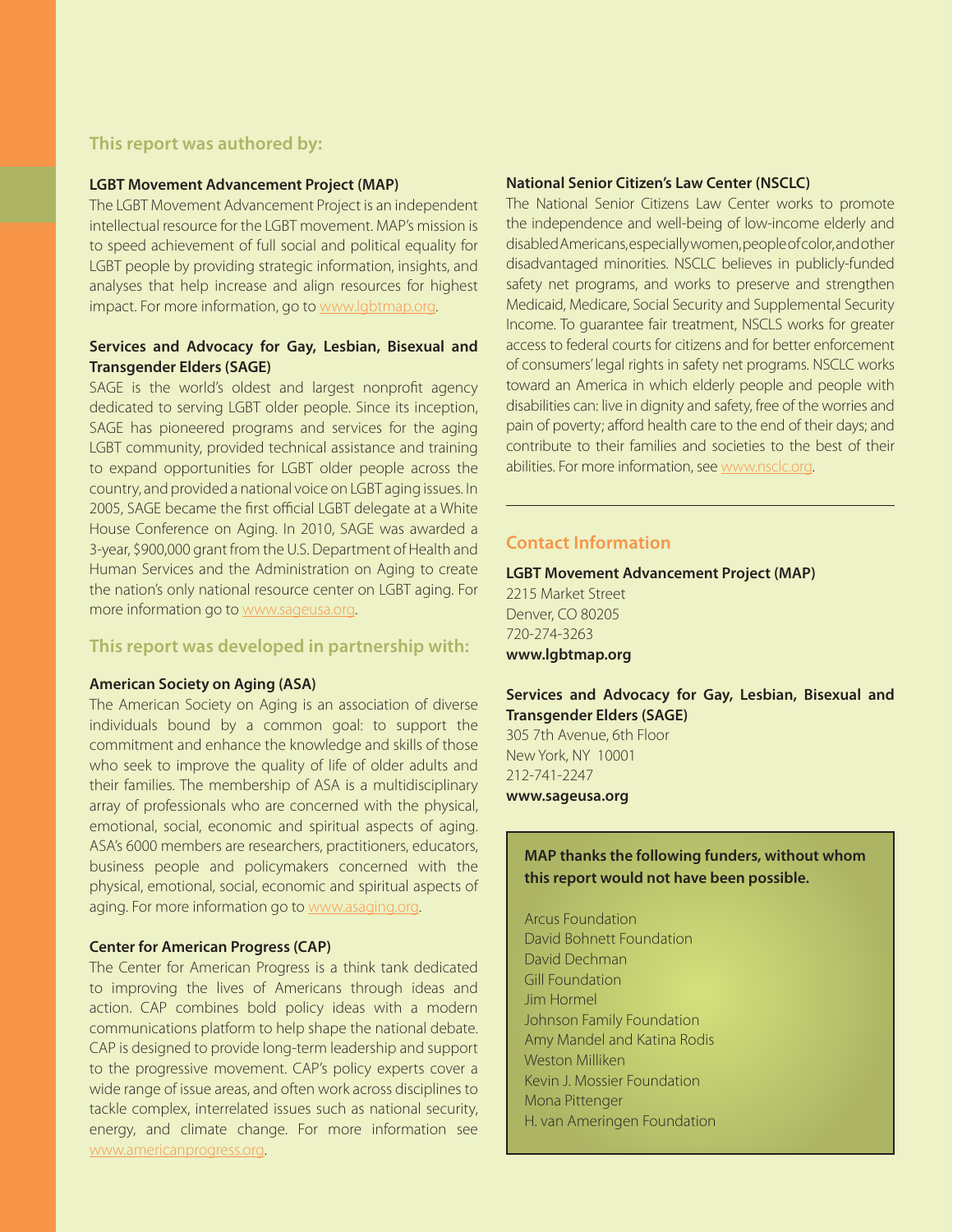# **EXECUTIVE SUMMARY**

Although largely invisible until very recently, lesbian, gay, bisexual and transgender (LGBT) older adults make up a significant (and growing) share of both the overall LGBT population and the larger 65+ population. While confronted with the same challenges that face all people as they age, LGBT elders also face an array of unique barriers and inequalities that can stand in the way of a healthy and rewarding later life. The additional challenges to successful aging faced by LGBT elders are gaining visibility with the aging of LGBT Baby Boomers, who are the first generation of LGBT people to have lived openly gay or transgender lives in large numbers.

This report examines these additional challenges and how they make it harder for LGBT elders to achieve three key elements of successful aging: financial security, good health and health care, and social support and community engagement. The report also offers detailed recommendations for eliminating—or at least reducing—inequities and improving the lives, and life chances, of LGBT older Americans.

## **Overview: Key Challenges Facing LGBT Elders**

As members of a legally and socially disfavored minority, LGBT elders face three unique circumstances that make successful aging more difficult for them than for their heterosexual counterparts:

- **The effects of social stigma and prejudice, past and present.** Historical prejudice against today's LGBT elders has disrupted their lives, their connections to their families of origin, their chance to have and raise their own children, and their opportunities to earn a living and save for retirement. The stigma associated with being lesbian, gay, bisexual or transgender continues to stand in the way of full participation in community and society for many LGBT elders. It impedes full and equal access to important health and community services, programs and opportunities.
- **Reliance on informal "families of choice" for social connections, care and support.** Today, about 80% of long-term care in the U.S. is provided by family members, and more than two-thirds of adults who receive long-term care at home depend on family members as their only source of help. By contrast, LGBT elders are more likely to be single, childless, and estranged from biological family—relying on friends and community members as their chosen family. Official policies, laws and institutional regulations generally prioritize only legal and biological family, and in many instances deny samesex partners, families of choice and other caregivers who do not fall into traditional categories many of the resources afforded to spouses and biological family members.

• **Unequal treatment under laws, programs and**  services. Many laws, program and services fail to address—or create extra barriers to—social acceptance, financial security, and better health and well-being for LGBT elders. Safety net programs and laws intended to support and protect older Americans fail to provide equal protections for LGBT elders. In large part, this is because they either do not acknowledge or provide protections for LGBT elders' partners and families of choice, or because they fail to recognize and address ongoing stigma and discrimination that result in substandard treatment of LGBT elders.

The challenges identified above diminish LGBT elders' prospects for successful aging by making it harder for LGBT elders to achieve financial security; good health and health care; and social and community support.

# **At Issue: Financial Security for LGBT Elders**

When many people think of LGBT elders, they mistakenly picture affluent individuals or couples living comfortable, urban lives. Contrary to the common stereotype, however, LGBT older adults as a group are poorer and less financially secure than American elders as a whole.

The lifetime of discrimination faced by LGBT elders– combined with the resulting effects on financial security–is compounded by major laws and safety net programs that fail to protect and support LGBT elders equally with their heterosexual peers. Key programs and their impacts are:

- **Social Security.** Despite paying into Social Security in the same manner as their heterosexual peers, LGBT elders are not equally eligible for Social Security benefits. The biggest difference in treatment: committed same-sex couples are denied the substantial spousal and survivor benefits provided to married couples.
- **Medicaid and Long-Term Care.** For married heterosexual couples, Medicaid has exemptions to avoid requiring a healthy partner to live in poverty to qualify a spouse for long-term care. Unfortunately, these spousal impoverishment protections do not apply to same-sex couples and families of choice.
- **Tax-Qualified Retirement Plans.** Despite positive changes in the law in recent years, LGBT elders still lack the same benefits as their heterosexual peers when it comes to the treatment of IRAs and similar plans.
- **Employee Pensions/Defined-Benefit Plans.** Employer policies regarding the Qualified Joint and Survivor Annuity (QJSA) or Qualified Pre-retirement Survivor Annuity (QPSA) deprive same-sex couples of needed financial protections for a surviving partner or chosen family member, though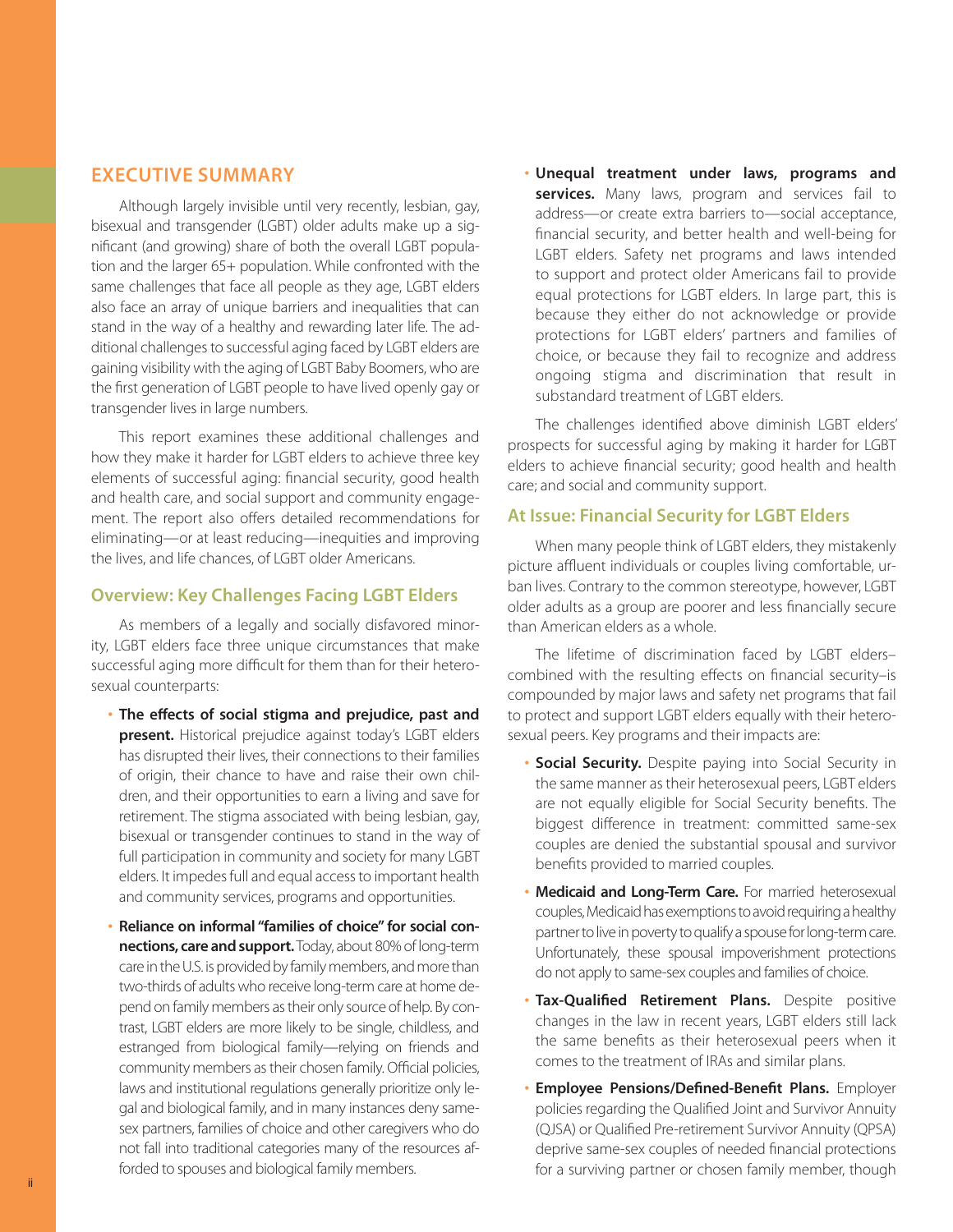these protections are available for heterosexual spouses.

- **Retiree Health Insurance Benefits.** Federal tax law currently allows an employer to provide health insurance to the heterosexual spouse of an employee or retired employee as a tax-free benefit; for same-sex couples, a partner's insurance benefits are treated as taxable income.
- **Estate Taxes.** The federal government allows a surviving heterosexual spouse to inherit all of the couple's assets without incurring any tax penalty. By contrast, federal and state laws require same-sex partners to pay inheritance taxes on some estates.
- **Veterans' Benefits.** The U.S. Department of Veterans Affairs provides a variety of benefits to veterans' heterosexual spouses, including pensions paid to the spouse of a service member killed in combat, medical care, and home loan guarantees. These benefits are not available to a same-sex partner.
- **Inheritance Laws.** In most cases, LGBT elders must put in place a series of specific and often expensive legal arrangements to try to ensure that financial decision making and inheritance will pass to a partner or family-ofchoice member.

Action is needed at both the federal and state levels to improve financial security for LGBT elders. Legal recognition of same-sex relationships at both the state and federal levels would address many of the inequities in government safety net programs. However, the uncertain timeline associated with this approach, coupled with the fact that it still would not help many single elders (both LGBT and heterosexual) who rely on families of choice, means we must also examine broader solutions.

At the federal level, many inequities could be addressed by adding and defining a category of person who is not a spouse (such as a permanent partner), but who would receive equal treatment to a spouse under various federal laws and safety net programs. While a specific state-by-state policy agenda is beyond the scope of this report, the report does outline broad state-level recommendations to advance equality on Medicaid rules, pension and domestic partnership benefits, estate and inheritance taxes, and more.

# **At Issue: Health and Health Care**

Health and health care become increasingly important issues for people as they age. But LGBT elders often find it more difficult than others to receive the health care they need for five major reasons:

- 1.**LGBT elders' health disparities are overlooked and ignored.** Governments and service providers rarely track, and are largely unaware of, the health disparities of LGBT elders. For example, LGBT elders are more likely to delay getting needed care, and they have higher rates of HIV/ AIDS and chronic mental and physical conditions.
- 2. **There is limited government and social support for families of choice.** LGBT elders rely on family-of-choice caregivers, who often do not receive the same legal or social recognition as biological family caregivers.
- 3.**Health care environments often are inhospitable to LGBT elders.** Many professional caregivers are not accepting of, or trained to work with, LGBT elders. These providers may be hostile, discriminatory, or simply unaware that LGBT elders exist.
- 4.**Nursing homes often fail to protect LGBT elders.** Nursing home rules, together with prejudice and hostile treatment on the part of staff and fellow patients, can create unwelcoming environments for elders who are unable to advocate for themselves.
- 5. **Visitation policies and medical decision-making laws often exclude families of choice.** Without complex and often expensive legal arrangements in place, LGBT elders' partners or other loved ones may be shut out of medical decision making or denied visitation.

Given the sheer size of the U.S. health care system and the complex network of state and federal laws that regulate it (which are notoriously difficult to reform), multiple approaches to improving health care for LGBT elders are needed. The recommendations to help LGBT and other elders achieve good health and health care center on state and local advocacy (e.g., passing non-discrimination laws, including protections for LGBT elders in state health laws, changing state laws to more clearly recognize partners and families of choice for caregiving and medical decision-making) and provider education and training.

## **At Issue: Social Support and Community Engagement**

Despite a high level of resilience and strong connections to families of choice, social isolation has still been found to be higher among LGBT older adults than in the wider population of elders. In addition to being more likely to live alone, LGBT elders also are more likely to feel unwelcome in, or be unwelcome in, health care and community settings. Research shows the harmful effects of this type of social isolation, including higher depression, poverty, re-hospitalization, delayed careseeking, poor nutrition and premature mortality.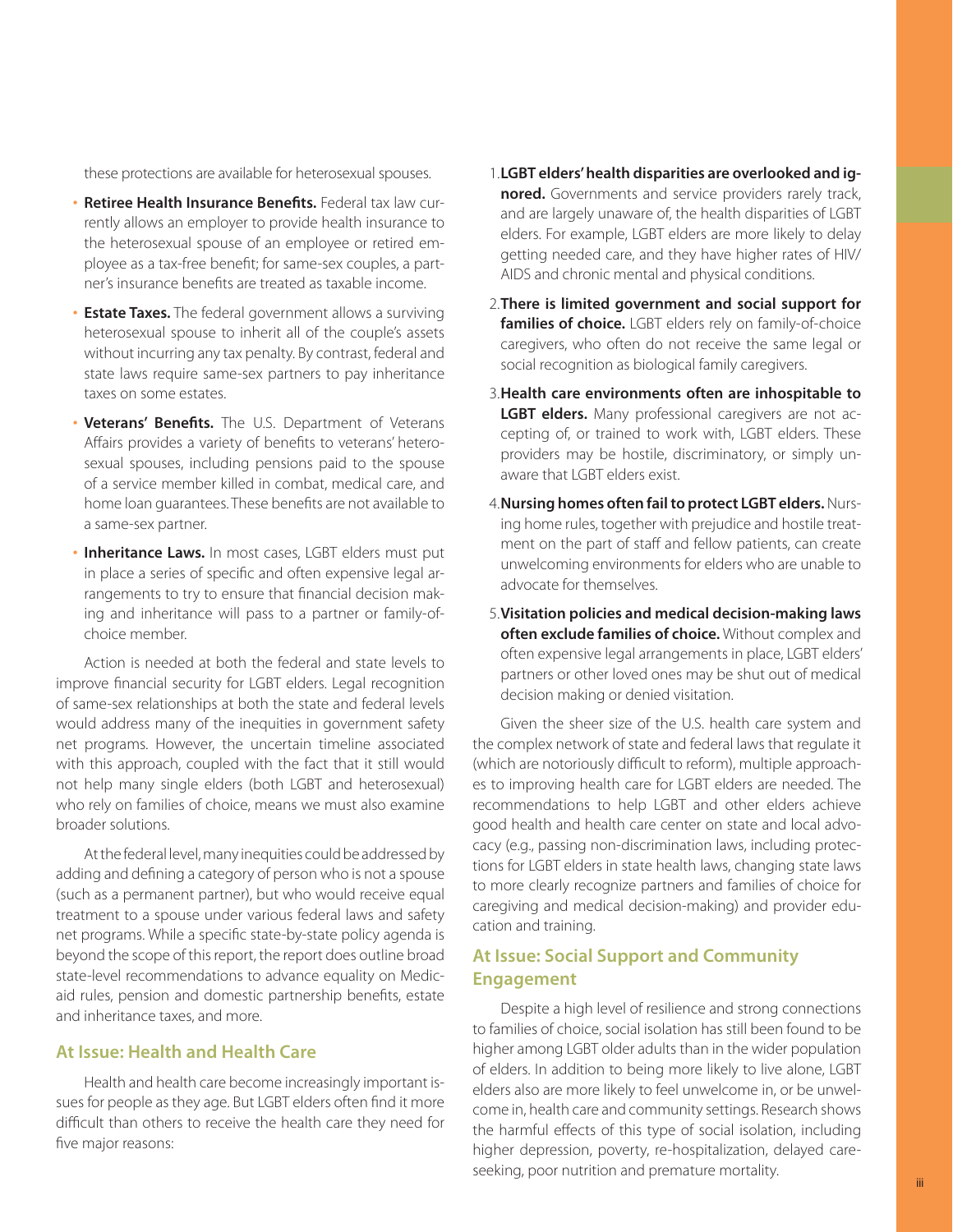Successful aging for LGBT elders depends on reducing their social isolation. This, in turn, requires addressing four major obstacles to social support and community engagement for LGBT elders, as follows:

- **LGBT elders lack support from, and feel unwelcome in, mainstream aging programs.** Despite their need for strong social networks, LGBT people often feel unwelcome at senior centers, volunteer centers, or places of worship. Few such agencies engage in outreach to LGBT elders, nor are they prepared to address incidents of discrimination toward LGBT elders by workers and other clients.
- **LGBT elders lack support from, and feel unwelcome in, the broader LGBT community.** Several authors have commented that ageism is particularly strong within gay male communities. Researchers have also found that many older LGBT people feel disconnected from or unwelcomed by younger generations of LGBT people. While LGBT advocates and organizations are becoming more intentional about reaching out to, involving, and harnessing the talents of LGBT elders, there is still a great deal of work to be done to build bridges within the LGBT community.
- **LGBT elders lack sufficient opportunities to contribute and volunteer.** Many LGBT older people are, or have the potential to be, powerful advocates for change. Not only can becoming active in this way reduce social isolation and provide a sense of purpose, adults who volunteer regularly have better physical and mental health and a lower risk of mortality. However, older adults as a whole lack sufficient opportunities for community engagement—and LGBT elders often feel unwelcome in, or are overlooked as potential volunteers for, existing volunteer programs.
- **Housing discrimination adds to the challenges LGBT elders face in connecting to their communities.** LGBT elders may be denied housing, including residency in mainstream retirement communities, based on their sexual orientation and gender identity and expression. This discrimination may separate LGBT elders from loved friends or partners, or push them into homelessness. LGBT elders may also feel the need to re-enter or stay in the closet in order to obtain or maintain housing.

Helping LGBT elders secure social support and community engagement requires action on many fronts. Mainstream aging services providers, for example, need to provide training to staff in cultural competency, while LGBT advocates should offer more programming directed at LGBT elders, plus more opportunities for them to become involved in advocacy and service provision. In addition, state and federal laws should be strengthened to prevent discrimination in housing based on sexual orientation.

# **Broad-Based Recommendations: Building the Foundation for Change**

Much needs to change if we are to address the extra obstacles LGBT elders face to achieving financial security, good health and health care, and social support and community engagement. While the bulk of the report examines needed changes at an issue-by-issue level, the final section of the report examines the larger foundational changes that need to happen in order to support this work, and offers cross-cutting recommendations for improving conditions for LGBT elders. These broad-based recommendations include:

- **Provide immediate relief to LGBT elders.** Improving conditions for LGBT elders will take time—time that some LGBT elders simply do not have. We must find a way to meet critical needs now, and we can do so by: 1) focusing on increasing funding for (and provision of) LGBT elder programs; 2) helping to meet immediate care needs by providing access to volunteer caregivers; and 3) providing education, tools, and legal services to LGBT elders.
- **Build an advocacy infrastructure and a strong coalition of allies.** The recommendations outlined in this report represent a major undertaking. Progress will not happen without investment in two key precursors to change: infrastructure to support the movement's goals and sustain an effective advocacy effort; and new relationships and partnerships that can ensure broad-based support.
- **Increase understanding of LGBT elder issues through research and public education.** There is very little data available about LGBT older people. Advocates should encourage governments and agencies to collect LGBT data in appropriate federal, state and local studies and surveys. In addition, the use of real and personal stories can educate Americans and their elected officials about how current inequities affect the lives of LGBT older adults. Education on these issues also may help heterosexual elders become more accepting of LGBT older adults overall.

This report was intended to provide LGBT and mainstream aging organizations, Americans and their elected leaders with information, inspiration and ideas for improving the lives of LGBT older adults. As such, this report outlines why and how LGBT elders face additional obstacles to successful aging, and lays the groundwork for solutions that will benefit all Americans, whether young, old, heterosexual, or LGBT.